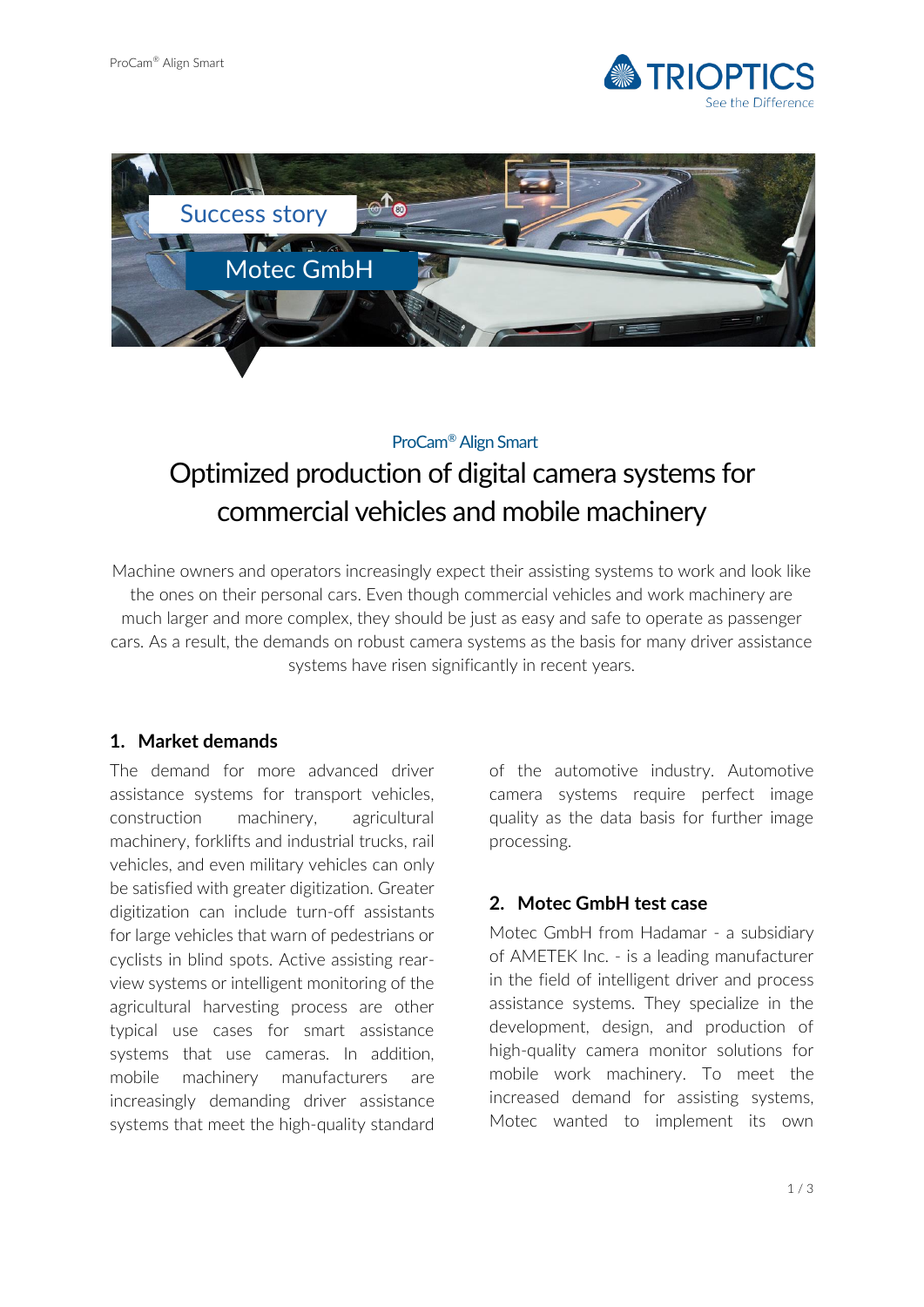

digitalization strategy. The company also wanted to automate and optimize the manufacturing process of its camera systems. In came TRIOPTICS to meet the demand. The automated active alignment equipment ProCam® Align Smart from TRIOPTICS meets the high requirements of the industry and was successfully integrated as a test and manufacturing device for camera production at Motec.

# **3. Production volume increased by a factor of ten with best possible image quality**

Motec was able to satisfy the increased demands on the image quality of digital cameras with their own production process with the help of the active alignment solution from TRIOPTICS. The ProCam® Align Smart ensures reproducible quality and quality control during the production process of the camera systems. In addition, much higher quantities can be realized with this automated production machine in comparison to the conventional, manual assembly. The new machine in operation at Motec is designed for a production volume of 400 cameras per day, which represents a 10-fold increase in the number of units that were previously manufactured manually.

#### **4. The active alignment solution**

The state-of-the-art ProCam® Align Smart production machine includes automated assembly and alignment of the lens to the camera sensor in the camera housing.

The machine is designed to eliminate faulty pairings. To maximize effectiveness, the lens

and camera housing are inserted into the device. ProCam® Align Smart software then checks the compatibility of the assemblies based on the stored characteristics, parameters, and geometrics.



An adhesive is then dispensed onto the camera housing with microliter precision. The module then moves to the focusing and joining process. The lens is picked up by the ProCam® Align Smart and inserted into the camera housing. Using focusing collimators and 6-axis alignment kinematics, the lens is perfectly aligned until the best possible focus is achieved. The machine also adjusts and checks the image tilt, optical axis, optical center, and other quality-relevant parameters of the camera. This complex task is performed by ProCam® software in just a few seconds and the optical alignment is optimized regarding adjustable target values. In the following process step, the adhesive is pre-cured by UV light and the lens is fixed in its optimal position.

Compared to the classic adjustment of the focus position by screwing the lens, up to 6 degrees of freedom can be aligned in just one automated operation. This reduces the